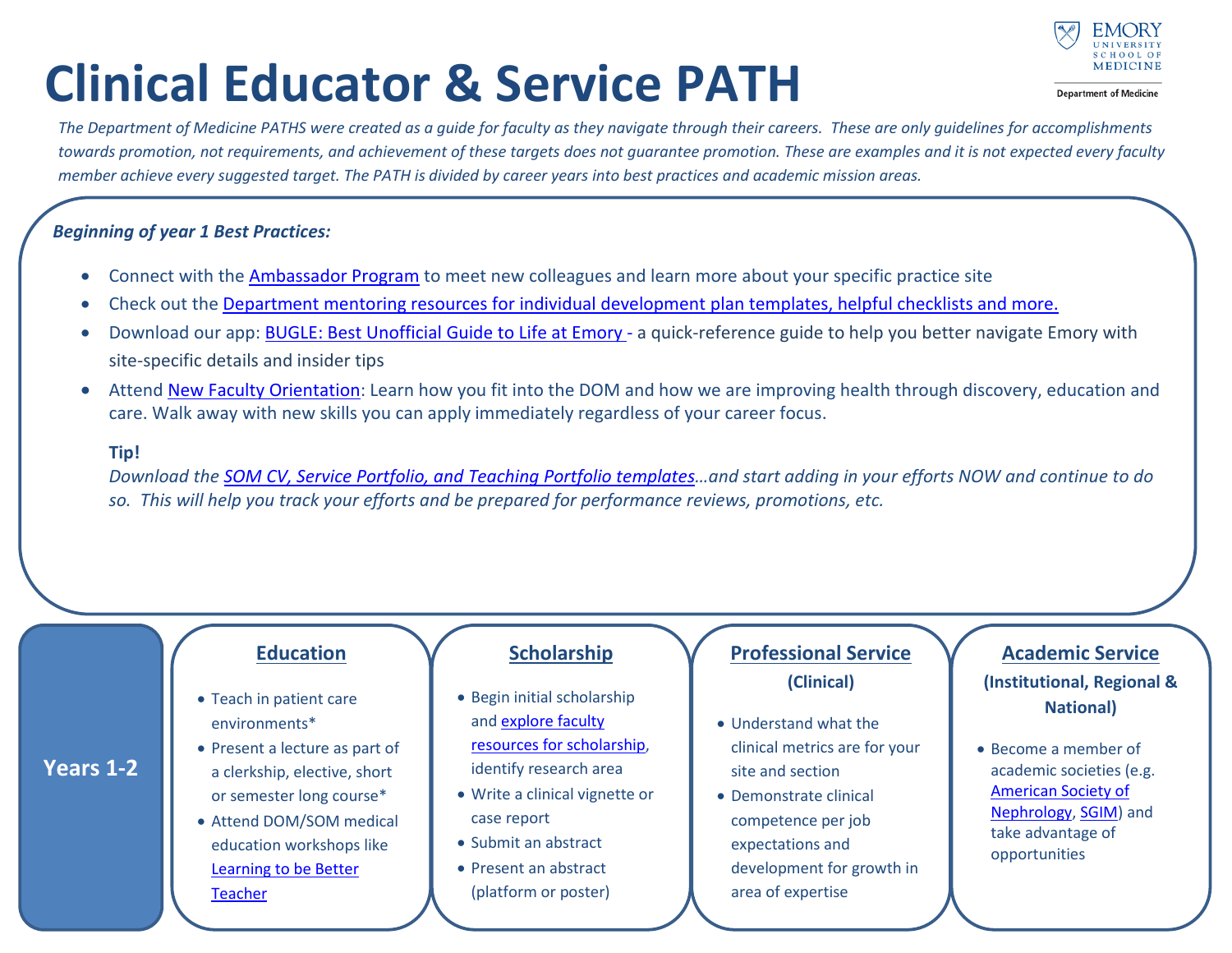

**Department of Medicine** 



### *During years 1 & 2 Best Practices:*

- Prepare for your [Career Conference Performance Review](https://inside.med.emory.edu/faculty_affairs_dev/ccpr.html) by reviewing your CV, Teaching and Service Portfolios for accomplishments. Prepare to discuss goals with your evaluator.
- Review Department's [faculty development](http://medicine.emory.edu/faculty-staff-resources/faculty-development/index.html) and [mentoring websites](http://medicine.emory.edu/faculty-staff-resources/faculty-development/mentoring.html) and the [promotion guidelines](http://medicine.emory.edu/faculty-staff-resources/faculty-development/promotions-and-tenure/index.html)
- Attend Professional Development Opportunities such as:
	- o [Faculty Education, Enhancement and Development \(FEED\) Conference](http://medicine.emory.edu/faculty-staff-resources/faculty-development/faculty-programs/feed-conference.html)
	- o [Faculty Development Lecture Series](http://med.emory.edu/faculty_dev/career-development/programs/fac-dev-lectures.html)
	- o [CV Building Workshop](http://med.emory.edu/faculty_dev/career-development/programs/index.html#promo-support)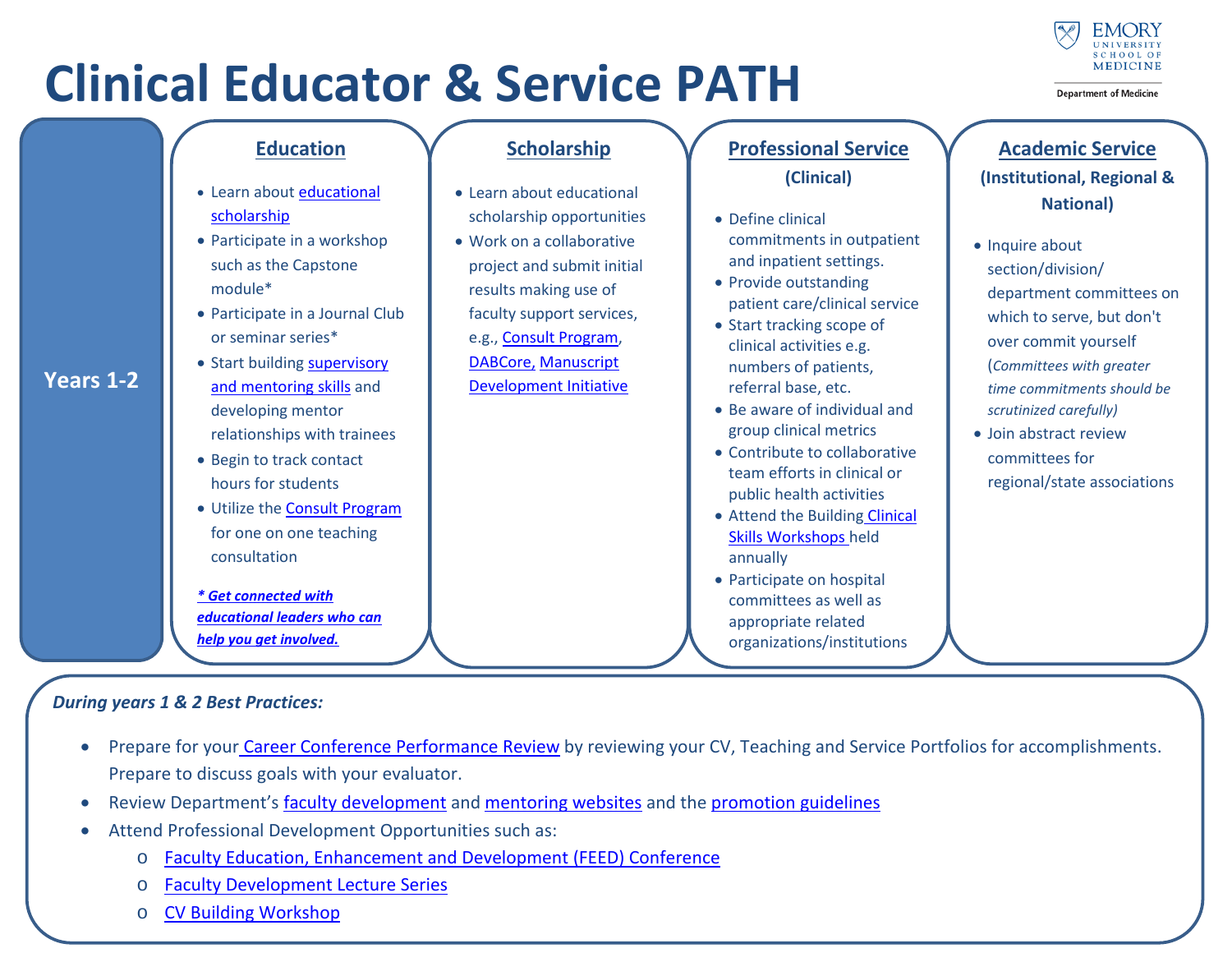

**Department of Medicine** 

#### *During years 1 & 2 Best Practices Continued:*

- Find out what else is being offered in the **DOM** and **SOM**
- Explore offerings from the [Emory WorkLife Resource Center](http://www.worklife.emory.edu/)
- Begin tracking MOC and CME workshop participation
- Need help with your grant or manuscript preparation? Want to improve your platform or poster presentations? Or become a more effective educator or grant writer? The [Consult Program](http://medicine.emory.edu/faculty-staff-resources/faculty-development/faculty-programs/consult-program.html) is here to help.

### *Before year 3 Best Practices:*

- Interested in improving your leadership skills? Apply for the [SOM Junior Faculty Development Course](https://inside.med.emory.edu/faculty_affairs_dev/jr-fac-dev-course.html) a career development program specifically for junior faculty (5 month program)
- Learn about quality improvement and efforts underway at Emory:
	- o [Health Services Research Day "Quality Day"](http://georgiactsa.org/discovery/health-services-research-day.html) annual quality forum and networking opportunity for researchers sponsored by [Georgia Clinical and Translational Science Alliance \(CTSA\)](http://georgiactsa.org/index.html) of which Emory is a member
	- o [Emory Healthcare Quality Academy: Leadership for Healthcare Improvement](http://med.emory.edu/faculty_dev/clinical/index.html) designed to give health care leaders an introduction to quality improvement. (2 day course)
	- o [Emory Healthcare Quality Academy: Practical Methods for Healthcare Improvement](http://med.emory.edu/faculty_dev/clinical/index.html) more intensive program designed to develop local quality improvement leaders who are capable of independently planning and conducting improvement in their areas and serving as resources to others.
	- o Faculty [Development in Quality Improvement](https://med.emory.edu/education/cme/abms-moc/documents/Faculty%20Development%20in%20Quality%20Improvement%20Content%20nos.pdf) multi-part curriculum introduces QI terminology and methods and teaches skills required to implement and carry out an independent QI project through a mentored, interprofessional project
	- o [Health Services Research Course](https://med.emory.edu/departments/medicine/research/centers-institutes/health-services/resources/hsr-course/index.html) provides a broad overview of health services research questions and types of approaches (13 sessions)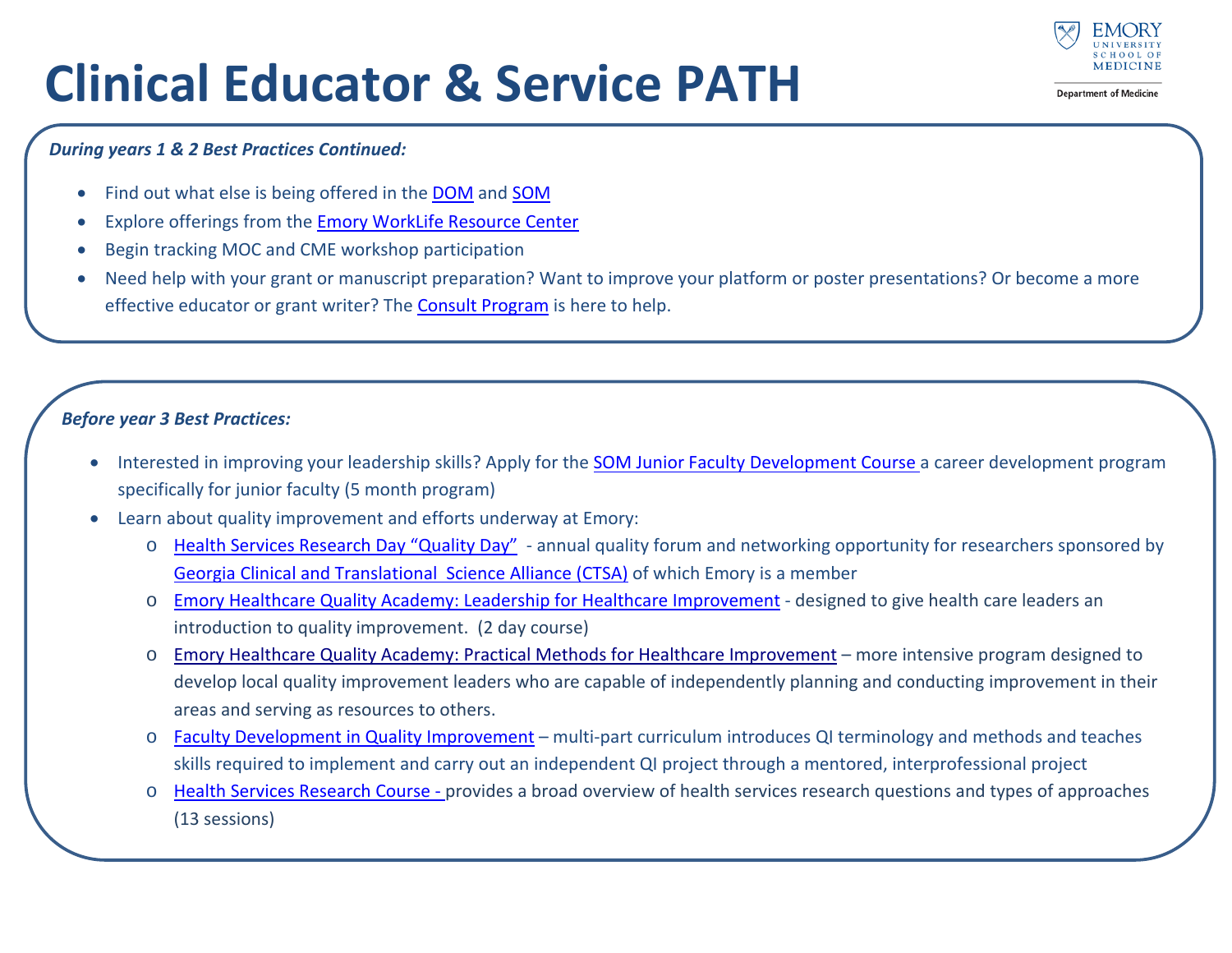

**Department of Medicine** 

### **Education**

- Present conferences, [Grand](http://medicine.emory.edu/education/cme-grand-rounds/index.html)  [Rounds](http://medicine.emory.edu/education/cme-grand-rounds/index.html) or similar educational sessions and venues
- Identify focus area(s) of teaching which will help drive scholarship areas.
- Develop or direct electives, short courses or [ACGME](http://www.acgme.org/) programs
- Develop educational/ curricular materials
- Develop or direct a workshop such as Capstone
- Organize and develop conferences, journal clubs, etc.
- Participate or plan a regional/national CME event
- Start developing [mentor](https://med.emory.edu/departments/medicine/faculty-development/mentoring.html)  [relationships with junior](https://med.emory.edu/departments/medicine/faculty-development/mentoring.html)  [faculty](https://med.emory.edu/departments/medicine/faculty-development/mentoring.html)

## **Scholarship**

- Publish original scholarship, as well as case reports and review articles on clinical and scientific topics related to the initial project [\(journals for educational](https://www.aamc.org/system/files/2019-11/prodev-affinity-groups-gea-annotated-bibliography-journal-educational-scholarship-110619.pdf)  [scholarship\)](https://www.aamc.org/system/files/2019-11/prodev-affinity-groups-gea-annotated-bibliography-journal-educational-scholarship-110619.pdf)
- Expand to more advanced projects
- Publish educational, clinical, basic science, quality measures, epidemiological or social science research with evidence of significant contribution to publications, e.g., senior authorship
- Provide reviews or ad hoc editorial services to professional publications

### **Professional Service (Clinical)**

- Continue to track and document scope of clinical activities e.g. numbers of patients, referral base (especially important of you are becoming a regional and national expert in your clinical area)
- Join appropriate local or regional committee(s) of specialty societies or groups related to clinical specialty services
- Revisit clinical performance metrics
- Contribute to policy development for the Institution or a local agency

## **Academic Service (Institutional, Regional & National)**

- Join appropriate committees or groups related to academic activities such as the DOM Faculty Development Committee
- Membership role/chair of major committees in professional medical organizations on a regional basis
- Join appropriate committees or groups related to academic activities such as DOM Quality Council and committees mentioned above
- Join national professional associations

### *During years 3 & 4 Best Practices:*

**Years 3-4**

- Learn if you are on track for promotion by attending [a DOM CV Review](http://medicine.emory.edu/faculty-staff-resources/faculty-development/promotions-and-tenure/index.html#4) or [SOM Promotion Readiness Session](http://med.emory.edu/faculty_dev/career-development/programs/index.html#promo-support)
- Want to continue building your leadership skills? Apply to the **EM-Pro LEAD** course which focuses on enriching leadership skills, enhancing business knowledge, and developing strong partnerships across Emory (Jan-Oct)
- Continue best practices from your first years on faculty